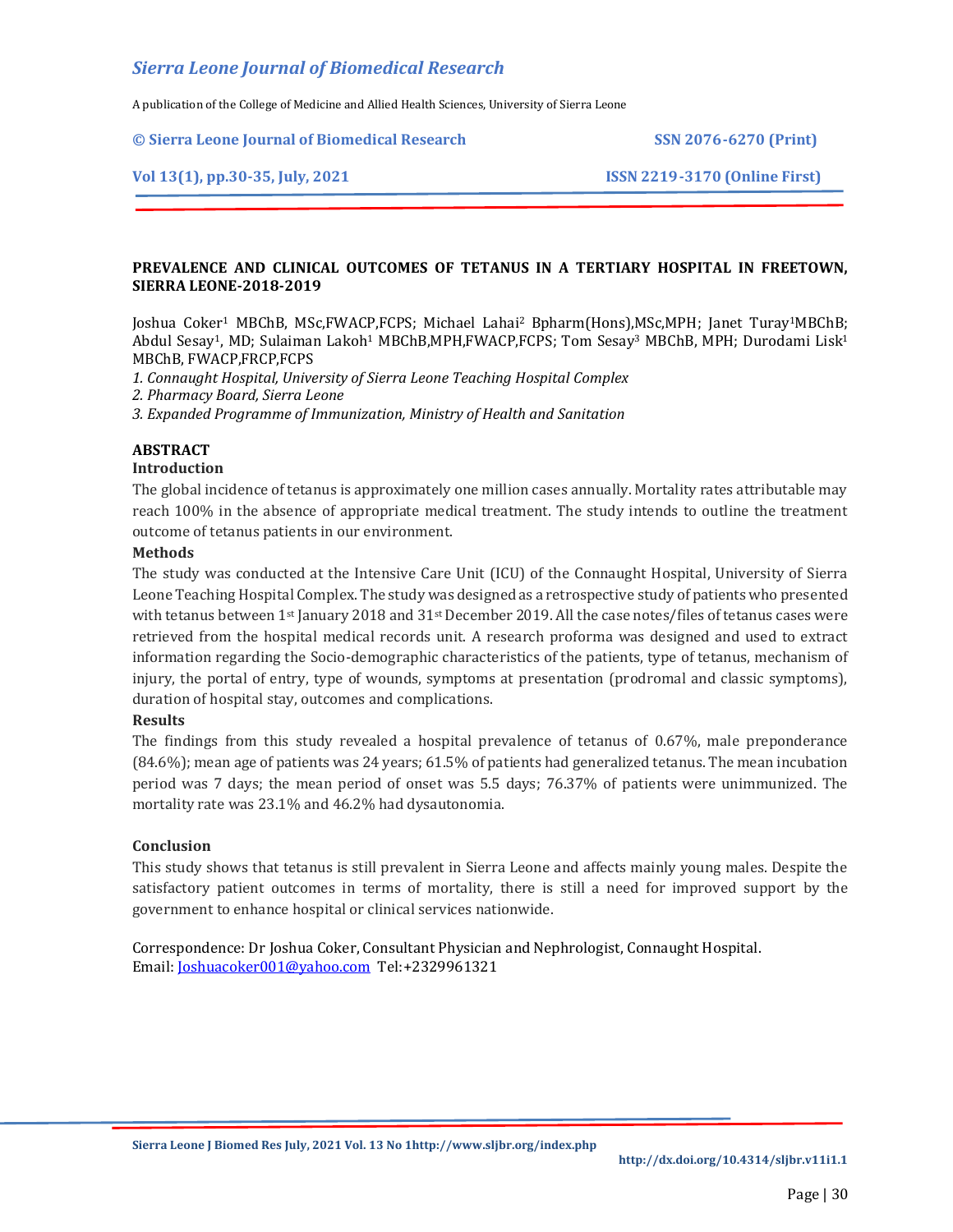A publication of the College of Medicine and Allied Health Sciences, University of Sierra Leone

#### **© Sierra Leone Journal of Biomedical Research SSN 2076-6270 (Print)**

## **Vol 13(1), pp.30-35, July, 2021 ISSN 2219-3170 (Online First)**

## **INTRODUCTION**

Tetanus is an acute infectious disease caused by spores of *Clostridium tetani* (a bacterium). The spores are found mainly in soil, ash, intestinal tracts/faeces of animals and humans, and on the surfaces of skin and rusty tools like nails, needles, barbed wire, etc. The spores are resistant to heat and many antiseptics and so can survive for years [1]. The incidence of tetanus is low in developed countries with markedly reduced mortality due to improved public sensitization in terms of vaccination as well as the presence of expertise and equipment required to manage the disease [2]. The global incidence of tetanus is approximately one million cases annually [3]. Mortality rates attributable to tetanus vary greatly across the world, depending on access to healthcare, and may reach 100% in the absence of appropriate medical treatment [4]. In 2017, WHO reported that tetanus deaths in Sierra Leone reached 164 or 0.20% of total deaths [5].

The only hospital-based study on tetanus patients in Sierra Leone was published over forty years ago [6]. In that study, the authors showed that tetanus can be well managed in a special care unit that is fairly well equipped, in a low-income country with acceptable outcomes especially in terms of mortality [6].

This study was conducted to describe what has changed in the management of tetanus at Connaught Hospital, Freetown, Sierra Leone. The paucity of literature on tetanus in adults from Sierra Leone also prompted this review. The study intends to outline the socio-demographic characteristics and treatment outcomes of tetanus patients in our environment. The findings from this study may be used to advocate for improvement in tetanus immunization and management.

#### **METHODS**

The study was conducted at the Intensive Care Unit (ICU) of the Connaught Hospital, University of Sierra Leone Teaching Hospital Complex. The study was designed as a retrospective study of patients who presented with tetanus between1st January 2018 and 31st December 2019. The ICU is headed by a Consultant anesthesiologist supported by trained nurses.

The study included all patients who presented with a diagnosis of tetanus. The diagnosis of tetanus was entirely clinical and based on the presence of one or more of the following: - Trismus, the rigidity of the neck and or abdomen, reflex spasms and risus sardonicus.

Tetanus was classified into generalized, cephalic and localized. Patients with rigidity and/or spasm limited to the wound bearing area of the body were classified as having localized tetanus, whereas those with trismus and generalized rigidity with or without generalized spasms were classified as having generalized tetanus. A form of localized tetanus restricted to the head and neck was classified as cephalic tetanus. The severity of tetanus was classified into mild, moderate-severe and very severe according to the system reported by Ablett [7]. A total of 23 patients were admitted with tetanus over a 2 year period. All the case notes/files of tetanus cases were retrieved from the hospital medical records unit. A research proforma was designed and used to extract information regarding the Socio-demographic characteristics of the patients, type of tetanus, mechanism of injury, the portal of entry, type of wounds, symptoms at presentation (prodromal and classic symptoms), duration of hospital stay, outcomes and complications.

## **Statistical analysis**

The data obtained were cross-checked for errors after collection and entered into data analysis software on a computer. Data analysis was done using Statistical Package for Social Sciences Software (SPSS), version 20. Data were presented using tables, a 95% confidence interval was used and a P-value < 0.05 was regarded as statistically significant.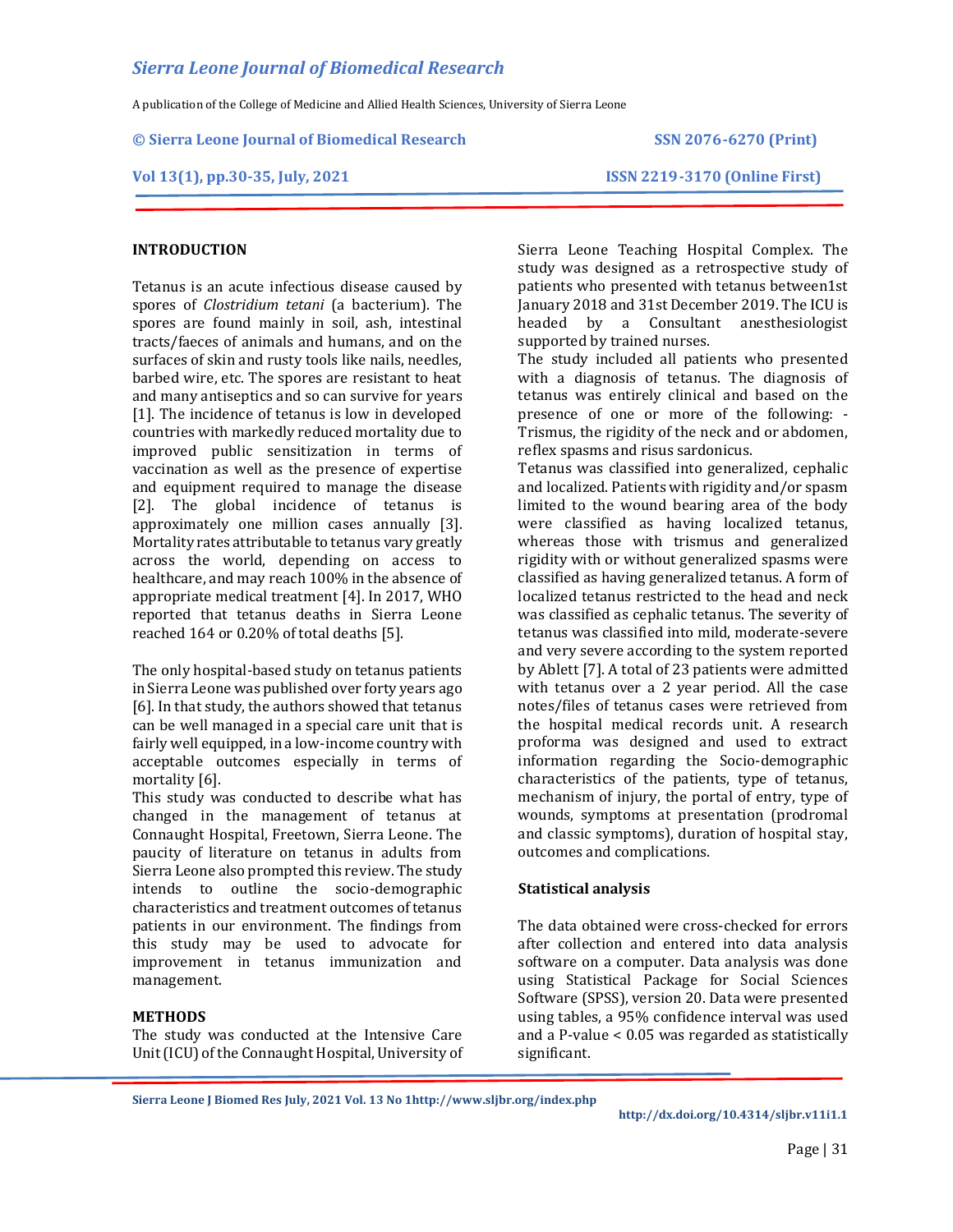A publication of the College of Medicine and Allied Health Sciences, University of Sierra Leone

#### **© Sierra Leone Journal of Biomedical Research SSN 2076-6270 (Print)**

#### **Vol 13(1), pp.30-35, July, 2021 ISSN 2219-3170 (Online First)**

#### **RESULTS**

There were 3418 admissions to Connaught Hospital during the study period of which 23 were tetanus cases giving a prevalence of 0.67%. The clinical notes of 8 of these patients could not be retrieved for detailed analysis.

Socio-demographic characteristics of patients (Table 1): The mean age of patients was 24 years, (IQR13.5-33.5); there was a male preponderance, majority of patients  $(61.5%)$  were < 18 years; 61.5% were workers and 53.8% were educated above the primary level.

#### **Table 1: Sociodemographic characteristics of tetanus patients**

| Item                     | (%)  |  |
|--------------------------|------|--|
| Sex                      |      |  |
| Female                   | 15.4 |  |
| Male                     | 84.6 |  |
| Age Category             |      |  |
| $<$ /=18years            | 61.5 |  |
| >18years                 | 38.5 |  |
| <b>Worker Category</b>   |      |  |
| Worker                   | 61.5 |  |
| Non-worker               | 38.5 |  |
| <b>Educational level</b> |      |  |
| junior                   | 7.7  |  |
| secondary                | 30.8 |  |
| tertiary                 | 23.0 |  |

| undocumented | ں …اب |
|--------------|-------|
|              |       |

Clinical profile of patients (Table 2): The majority had generalized tetanus (61.5%); 61.6% were due to trauma; a portal of entry was mainly lower limb (61.5%), wound type was mainly laceration or abrasion( 69.2%). Fever was the commonest prodromal symptom (61.5%). The mean incubation period (time interval from injury to the appearance of the first symptom) was 7 days (IQR 4-12.3) days; mean period of onset (defined as the interval between the first symptoms and the first spasm), 5.5 days  $(IQR \ 2.7-5.0)$  days. The immunization status of patients revealed that 76.37% of patients were not immunized prior to the injury.

#### **Table 2: Clinical profile of tetanus patients**

| Item                     | $N(\% )$ |  |
|--------------------------|----------|--|
| Predominant Symptom      |          |  |
| fever                    | 76.9     |  |
| none                     | 23.1     |  |
| Tetanus type             |          |  |
| generalized              | 8(61.5)  |  |
| undocumented             | 5(38.5)  |  |
| Mechanism of injury      |          |  |
| instrumental             | 1(7.7)   |  |
| post-surgical wound      | 1(7.7)   |  |
| trauma                   | 8(61.6)  |  |
| undocumented             | 3(23.1)  |  |
| Portal of entry          |          |  |
| abdomen                  | 1(7.7)   |  |
| head                     | 1(7.7)   |  |
| lower limb               | 8(61.5)  |  |
| upper limb               | 1(7.7)   |  |
| undocumented             | 2(15.4)  |  |
| Type of wound            |          |  |
| abrasion                 | 3(23.0)  |  |
| laceration               | 6(46.2)  |  |
| puncture                 | 2(15.4)  |  |
| undocumented             | 2(15.4)  |  |
| <b>Incubation Period</b> |          |  |
| 1d                       | 1(7.7)   |  |
| 14d                      | 2(15.3)  |  |
| 3d                       | 1(7.7)   |  |

**Sierra Leone J Biomed Res July, 2021 Vol. 13 No [1http://www.sljbr.org/index.php](http://www.sljbr.org/index.php)**

**http://dx.doi.org/10.4314/sljbr.v11i1.1**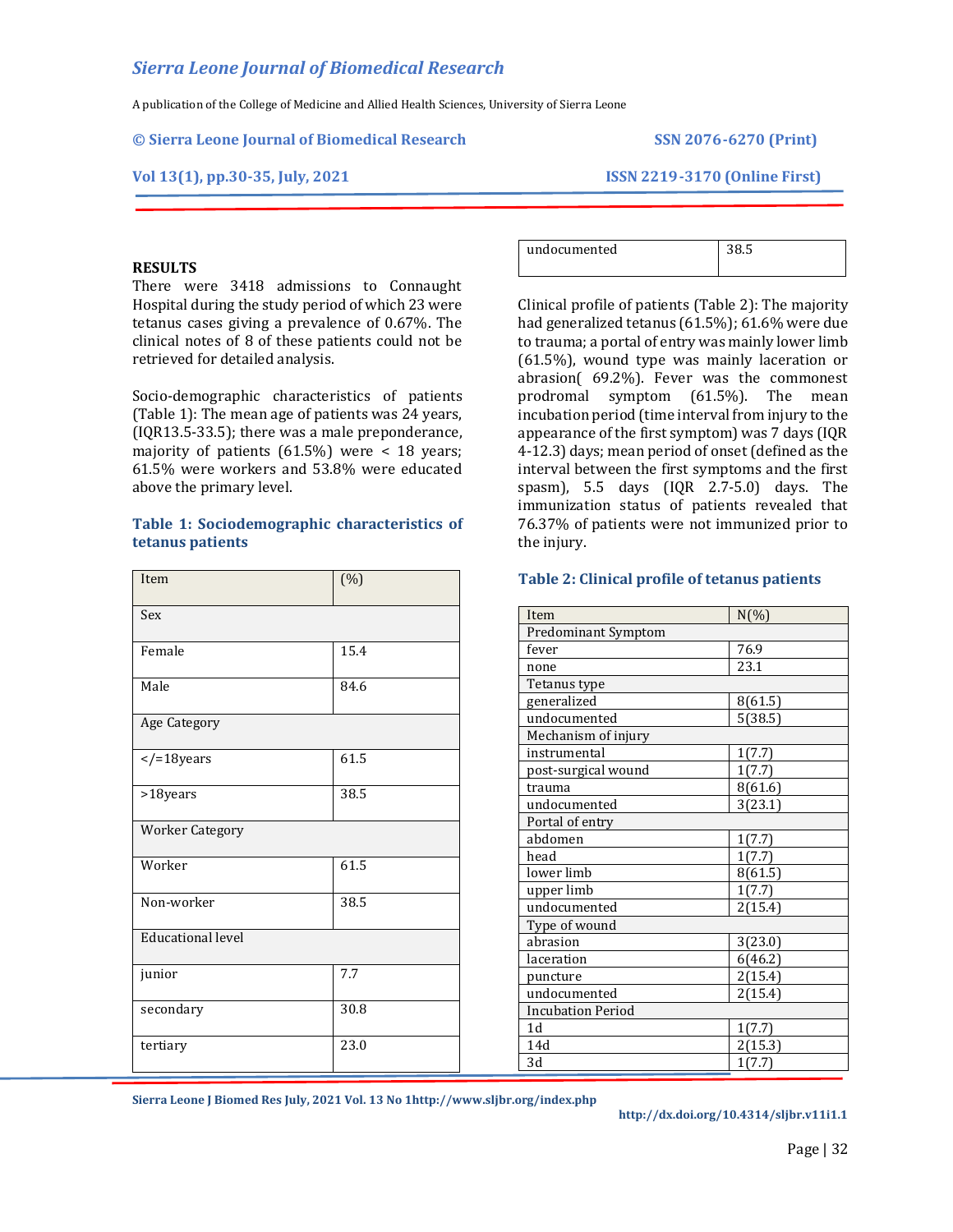A publication of the College of Medicine and Allied Health Sciences, University of Sierra Leone

#### **© Sierra Leone Journal of Biomedical Research SSN 2076-6270 (Print)**

#### **Vol 13(1), pp.30-35, July, 2021 ISSN 2219-3170 (Online First)**

| 7d                | 4(30.8) |
|-------------------|---------|
| Missing data      | 5(38.5) |
| Onset of symptoms |         |
| $<$ 3             | 2(15.4) |
| $3 - 14$          | 6(46.2) |
| >14               | 2(15.4) |

Outcome and severity of patients (Table 3): The mortality rate was 23.1%; 38.5% of patients presented each with grade 1 or grade IV tetanus (Ablett Classification). The mean duration of hospital stay was 20 days. The occurrence of dysautonomia was seen in 46.2% of patients who had one of or a combination of tachycardia, cardiac arrhythmias, hypotension, profuse sweating, fever and retention of urine

#### **Table 3 shows the outcome and severity of patients with tetanus**

| Outcome             | (%)  |
|---------------------|------|
| Death               | 23.1 |
| Discharge           | 76.9 |
| Severity of Tetanus |      |
| Grade II            | 38.5 |
| Grade III           | 23.0 |
| Grade IV            | 385  |

#### **DISCUSSION**

Tetanus still occurs in low and middle-income countries and contributes to morbidity and mortality despite the proven efficacy of tetanus vaccines [8-10]. This may be due to reduced public sensitization regarding tetanus vaccination as well as inadequate human and financial resources to prevent and manage the disease[2,11].

The male preponderance seen in this study may be explained by low vaccination rates among males as females and children are usually vaccinated during pregnancy or infant immunization schedule. An earlier study on tetanus in Sierra Leone also demonstrated a male preponderance [6]. Also, males tend to do a lot of fieldwork including agricultural as well other

outdoor activities. These activities increase their exposure to *C. tetani*, which is ubiquitous in soil[12,13]. Patients were also young and may engage in injury-prone activities like running, soccer (sometimes bare-footed) and even fighting[12,13].

The commonest portal of entry among patients was the limbs are thereby easily contaminated. This is also supported by lower limb. As the organism resides in soil, wounds of the lower studies done in other developing countries [14,15]. The most commonly documented form of tetanus was generalized tetanus. In others, the type of tetanus was not documented and this may be generalized or cephalic as patients with localized tetanus are unlikely to visit the hospital while those with neonatal tetanus will visit the Children's hospital. The commonest wound type was lacerations and abrasions which are open wounds that can easily become contaminated with *C.tetani*.

In this study, patients were managed in an intensive care unit (ICU) with 12 beds, equipped with piped oxygen, a defibrillator and suction machines. However, in an earlier study done in this same hospital, the tetanus patients were managed in a special care unit (SCU) with similar facilities but with 4 beds and equipped with 2 ventilators [6]. The nurse to patient ratio as well as nutritional support to patients was similar in both studies. All patients in this current study were managed in a dark room reserved for them at the ICU. In the previous study, it was not clearly stated whether there was any darkroom at the unit at that time [6]. All patients were managed with high doses of diazepam given as a bolus or as an infusion for control of spasms. In the earlier study, a combination of drugs was used for spasm control including parenteral chlorpromazine, phenobarbitone, diazepam and paraldehyde [6]. None of the patients in this study received tracheostomy or intermittent positive pressure ventilation (IPPV) while 17 patients received a

**Sierra Leone J Biomed Res July, 2021 Vol. 13 No [1http://www.sljbr.org/index.php](http://www.sljbr.org/index.php)**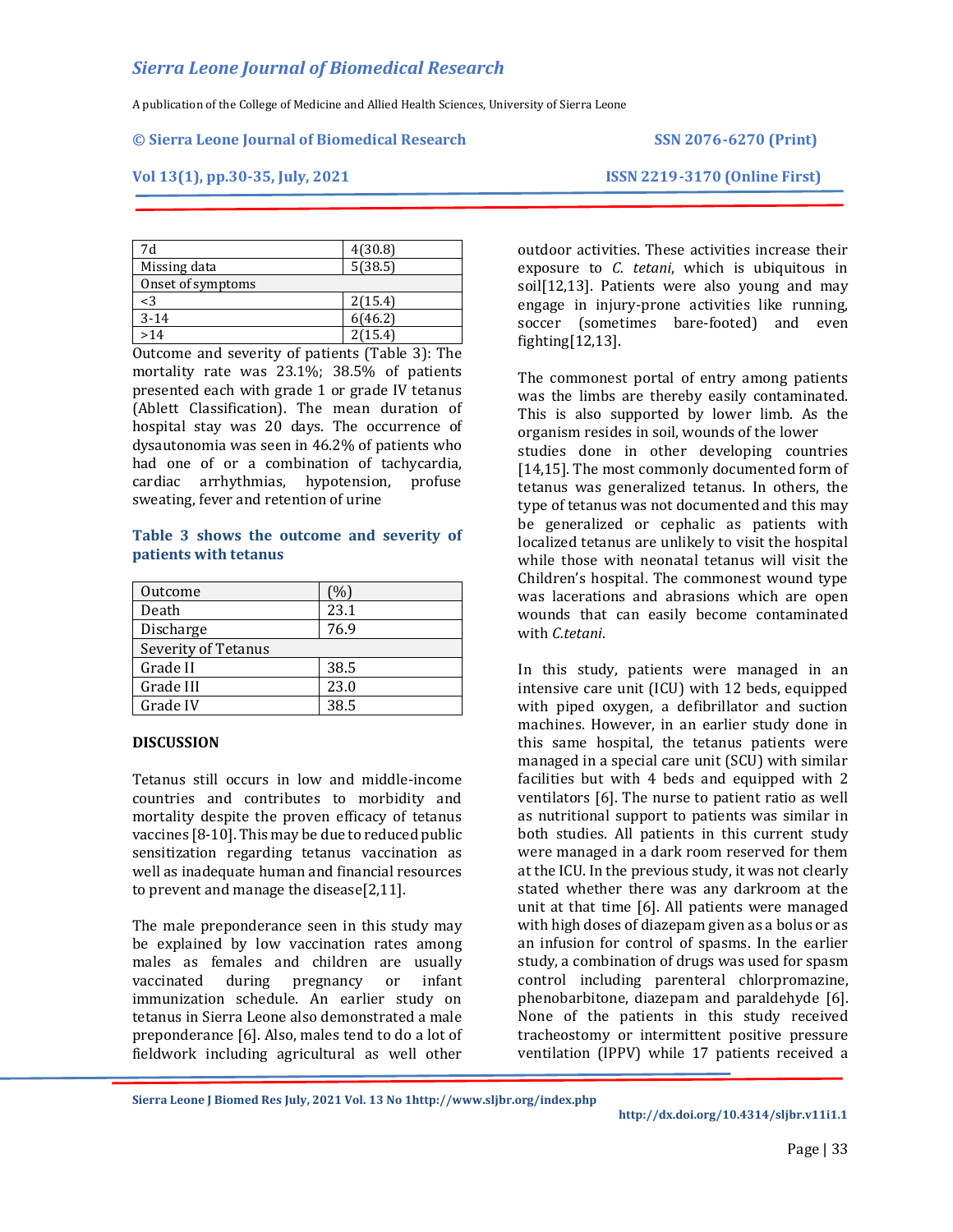A publication of the College of Medicine and Allied Health Sciences, University of Sierra Leone

#### **© Sierra Leone Journal of Biomedical Research SSN 2076-6270 (Print)**

#### **Vol 13(1), pp.30-35, July, 2021 ISSN 2219-3170 (Online First)**

tracheostomy and one patient received IPPV out of a total of 24 cases in the earlier study [6]. It should be noted that the earlier study included only patients with severe tetanus suggesting the need for respiratory support while this current study included patients with moderate or severe tetanus.

Despite these differences, the patient outcomes in both studies in terms of mortality rates, duration of stay in the units and average incubation periods were similar in both studies – present vs earlier  $[(23.1\% \text{ vs } 24\%); 20 \text{ days}; 7 \text{ vs } 9.3 \text{ days})]$ respectively. Patients in the earlier study were managed by the same team and so it is probable that there is little variation in management plan and records were well kept reducing the number of missing data [6]. The facilities in the special care unit were better than in the ICU presently reflecting a general decline of hospital health facilities countrywide in the recent past. There might have been a slight decline in services provided by the hospital which may be attributable to the civil war or government neglect of clinical services delivered by this hospital.

A mortality rate of 23.1% was seen in this study, this may be explained by the early presentation of the patients as the majority of patients presented in Ablett stage II or III despite being managed in an intensive care unit devoid of ventilator support. Other studies in Tanzania and Uganda reported high mortality rates [2,16]. In the Tanzanian study, the reported mortality was 72.7% and the patients were managed in an ICU [2]. The Ugandan study reported a 47% mortality in a rural hospital without an ICU facility and so all patients were managed on the general wards[16]. In a systematic review and meta-analysis of African studies on tetanus, the pooled crude tetanus case- fatality rate was found to be 43.2% (95% CI 36.9%–49.5%)17. The clinical course of some patients was complicated by dysautonomia presenting as tachycardia, profuse sweating, hypotension and fever. This is a well-documented feature of severe tetanus and underlines the

severity of the disease [18,19]. In this study, this complication was seen in 46.2% of patients while it was seen in 72% of patients in an earlier study on tetanus in Sierra Leone [6].

In Africa, death from tetanus is still high; this may be due to inefficient care facilities and restricted access to mechanical ventilation and potent drugs. The presence of co morbidities, restricted access to hospitals, higher disease burden from rural locations and lower disease awareness exacerbates this scenario [20]. In addition, the economic burden of tetanus care due to the cost of highly specialized drugs, prolonged ward or ICU admissions pose a great challenge to our already impoverished populations [21]. The majorities of our patients were not immunized or were unaware of their immunization status prior to admission and treatment for tetanus. This calls for effective sensitization on tetanus immunization to all citizens with specific emphasis on males. There is also a need for proper wound management in our primary and secondary health facilities. The health education arm of the Expanded Programme of Immunization programme may expand their activities to overcome this challenge and also educate the populace on the need for booster vaccination when one is injured and that pharmacies and hospitals should ensure the cold chain is maintained for vaccine efficacy.

Study limitations- The limitations of this study are the small sample size which reduces the power of the study and the retrospective study design which results in incomplete patient information. **CONCLUSION**

This study shows that tetanus is still prevalent in Sierra Leone and affects mainly young males. There is a need for enhanced health education on tetanus immunization to this group of individuals, the need for people to take booster doses of tetanus vaccines following injury and improved access to efficacious vaccines. Despite the satisfactory patient outcomes in terms of mortality, there is still a need for improved